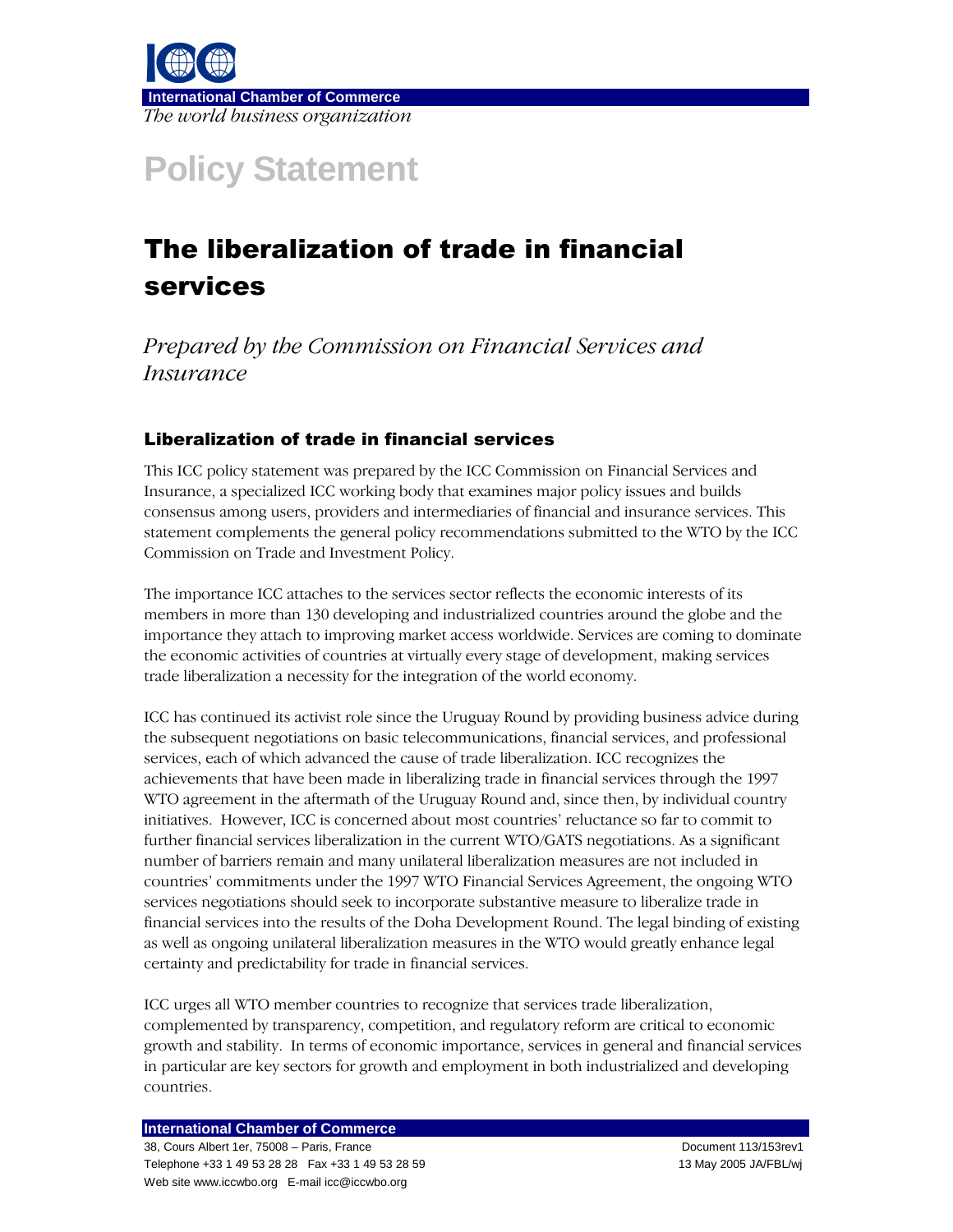

Thus, further liberalization of trade in financial services (i.e., banking, insurance, securities and related services) could make a significant contribution to economic development worldwide. Moreover, providers, users, and consumers stand to benefit from greater competition, choice, and convenience.

The success of the current negotiations will depend on the active participation of all WTO member countries. Every country must recognize that the elimination of obstacles to trade in financial services will play a critical role in their financial services infrastructures and economies. ICC encourages industrialized countries to provide technical support to developing countries to help them further develop the legislative, regulatory and human resource requirements, which are key components of efficient markets.

## Avoid discriminatory regulation

ICC urges all WTO member countries to reject misuse of financial regulation, by embodying barriers to trade and investment in the financial service sector. ICC warns that discriminatory limitations on market access that would restrict foreign equity ownership, the number of foreign service providers, the type of legal entity required (for example branches or subsidiaries) and the scope of operations would jeopardize the development of financial markets by inhibiting the advantages brought by foreign competition such as strengthening market efficiency but also by undermining the strength of local service providers.

## Movement of capital

While significant liberalization of market access for international financial firms' local presence should, ideally, precede capital-account liberalization, ICC calls all WTO member countries to strive for capital account convertibility as soon as a reasonably sound and competitive financial sector is in place. Public authorities and the business community in less developed countries should work together with their counterparts in industrialized countries to achieve effective reform by creating a stable and appropriate national financial infrastructure that would allow the free movement of capital, crucial to national markets' development. Free movement of capital should be included in developing countries' policy objectives and also motivate them to commit in the Doha Round to corresponding liberalization in cross-border trade in financial services, envisaging transitional periods and prudential regulation where appropriate.

## Emerging Safeguards Mechanisms (ESMs)

WTO member countries are urged to avoid the inclusion of ESMs, and ICC stresses that no measures should be taken to inhibit the activities of companies in connection with local commercial presence. ICC is concerned that there are already many safeguard measures in WTO member countries. While these measures may still be in line with existing WTO provisions such as the balance-of-payment safeguard and the prudential carve-out for financial services in the GATS, world business believes that an increased number of safeguards would damage the legal certainty of liberalization commitments in the WTO, which is a prerequisite for market access by foreign financial firms. This, in turn, could seriously affect the efficiency of the financial sector in domestic economies both by raising the cost of capital and by reducing the flow of international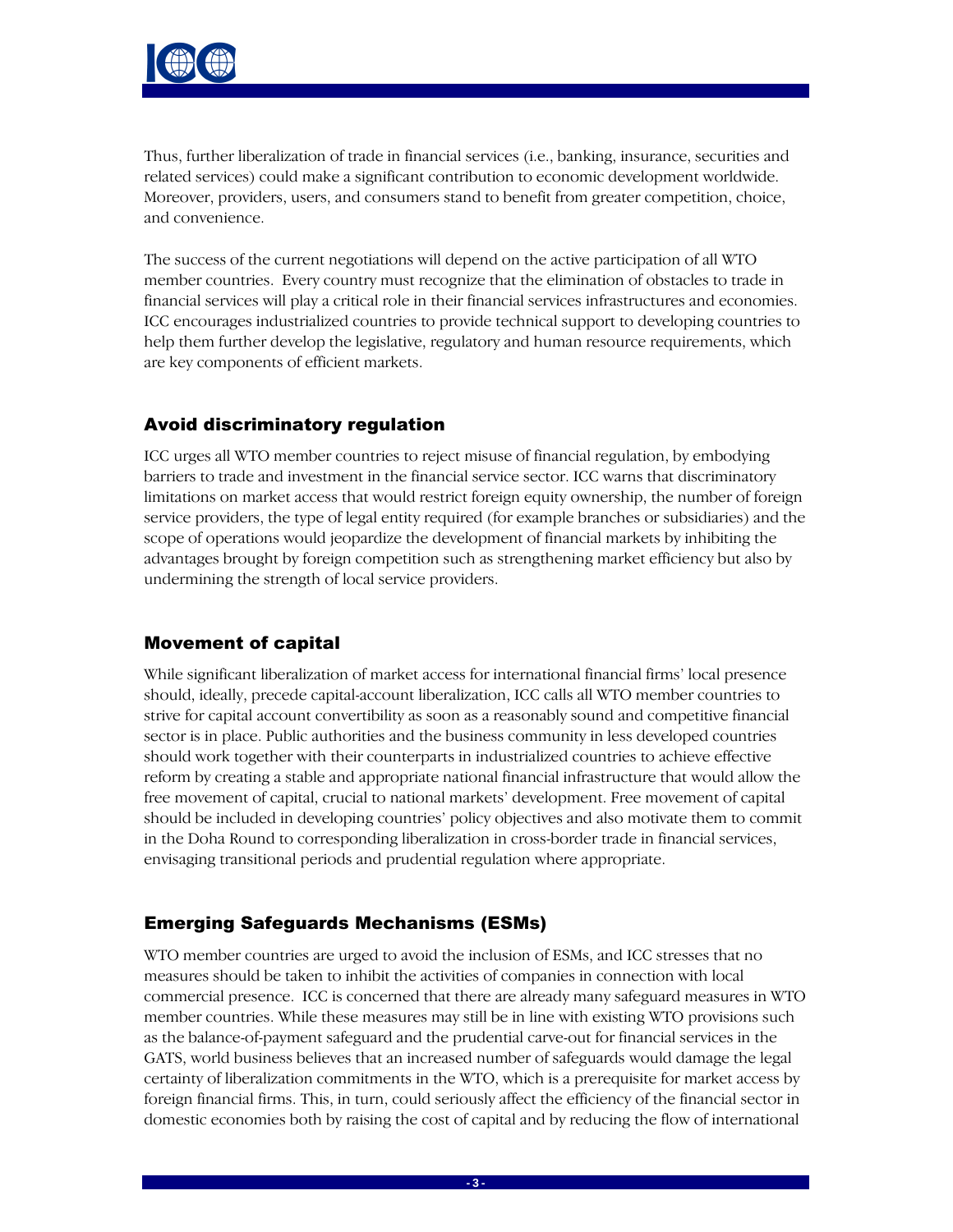

capital and hence limiting the potential benefits from international financial market integration. ICC is also concerned that discussions on ESMs would delay results of the negotiations on liberalization of financial services and thereby jeopardize the benefits of the Doha Round for national economies.

## Implementation of the 1997 Financial Services Agreement and new WTO members' accession commitments

In the context of the 1997 Financial Services Agreement (Fifth Protocol to the GATS – hereafter referred to as "the 1997 Agreement"), WTO member countries made binding commitments to provide non-discriminatory national treatment and market access in financial services, as specified in their country schedules, to financial services firms from any WTO member country. Through the WTO, there is now a strong body of trade rules as well as a formal process for enforcing rules and resolving trade disputes. ICC urges all WTO member countries that signed the 1997 Agreement to endorse and implement it in full. In addition, WTO accession candidates should commit to a degree of openness for their financial sector that would mirror the increased average level of liberalization in the world of today.

# Specific recommendations for further liberalization of trade in financial services

#### ■ Right of establishment

The 1997 Agreement produced some significant improvements in providing non-resident financial services providers – such as banks, securities firms, insurance companies and non-bank financial companies – with the opportunity to establish and expand their commercial presence in a number of foreign markets. Nevertheless, there is much to be done still to ensure that countries improve their commitments to open their markets on a non-discriminatory basis to foreign firms to enable them to operate in the legal form of their choice, as allowed by the host country for domestic firms, including wholly owned subsidiaries, joint ventures, branches and representative offices.

Improved commitments should include the removal of:

- restrictions on corporate form;
- obstacles to majority ownership;
- limits on majority ownership and control of joint ventures by foreign firms;
- obstacles to expansion:
- economic needs tests for investments;
- prohibitions and limitations on establishing and licensing of commercial presence;
- and allow the grandfathering of existing investments, activities and rights.

#### Market access and national treatment

ICC recommends that foreign firms should have the same access to markets as domestic firms, and that anticompetitive regulation and discriminatory application of prudential measures such as capital or reporting requirements should be avoided. Where necessary, existing investments and activities should be safeguarded and those WTO members which have not made commitments to protect existing investments and activities should do so. Companies should be free to repatriate their earnings and to transfer or liquidate their business.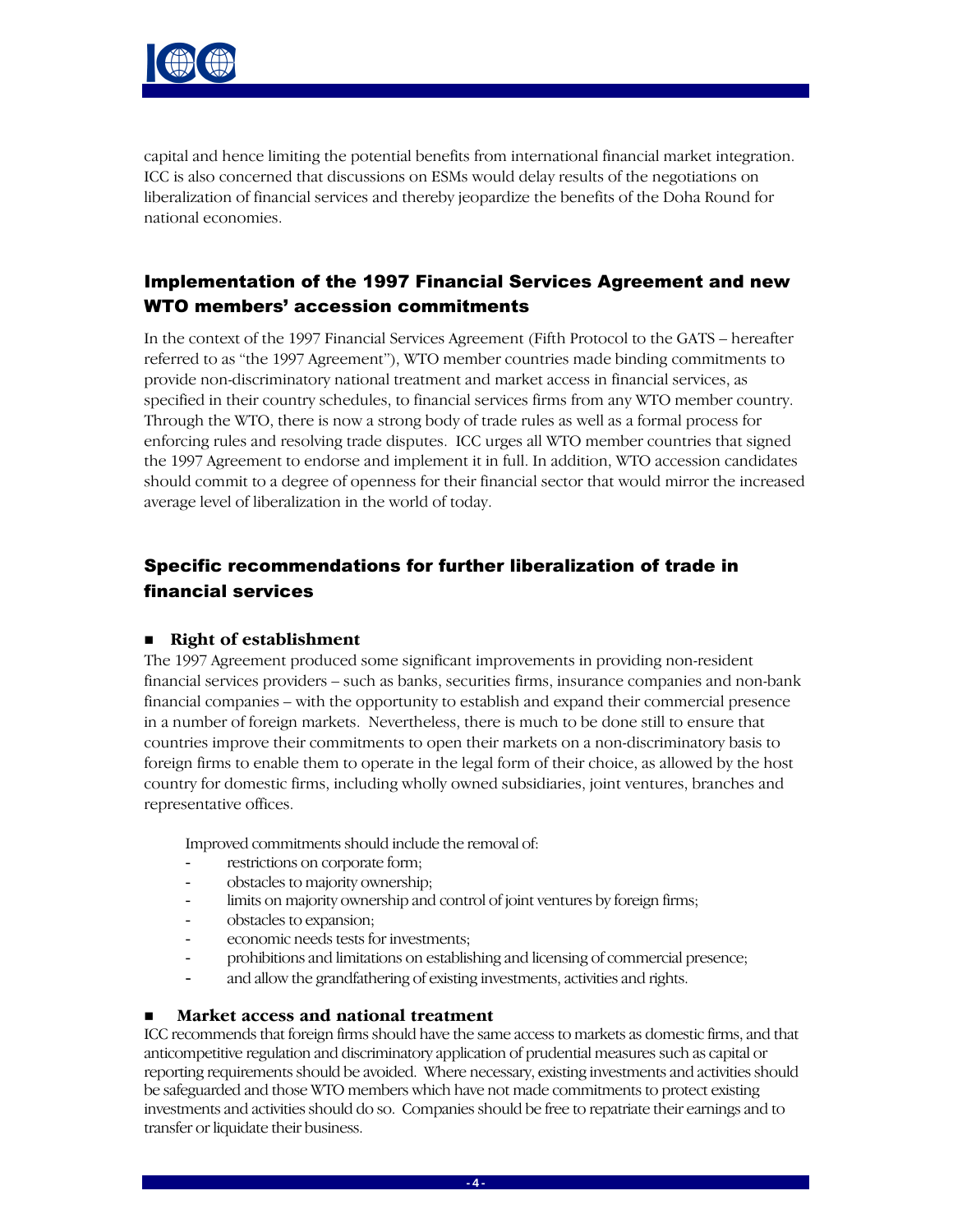

As regards regulation and supervision of legally dependent branches of foreign firms, as far as possible host country authorities should rely on the home country authorities' supervision, provided it meets internationally accepted standards, such as the Basel Capital Accord for Banks (Basel II). This should enable host regulators to allow regulatory and supervisory relief for the local branches of foreign firms without affecting their responsibilities to regulate the conduct of business in their local market.

National governments should ensure that market commitments access at a national level are not compromised by restrictions imposed at sub-national level.

#### Cross-border provision of services

Countries have taken steps, although at an uneven pace, to reduce barriers to foreign financial services firms. As economies increasingly turn to global financial markets to meet a portion of their capital needs, foreign financial firms are helping to channel both foreign and domestic savings to these markets.

Non-resident financial services firms face many barriers, including:

- limitations on cross-border access, including the right to buy and sell financial products across borders and to participate in and structure transactions;
- lengthy and difficult approval for new products;
- restrictions on foreign exchange;
- limitations to trading in domestic stocks.

Considering the significant contribution of foreign financial services firms to development, nations should reduce and eventually eliminate these barriers by establishing clear and non-discriminatory approval procedures for the activities of non-resident firms.

#### **Impartial and transparent regulation**

In order to encourage and support growth, markets for financial services must meet several goals, including:

- protecting investors;
- assuring disclosure of information by issuers;
- creating secondary markets with efficient pricing mechanisms.

However, companies often face hurdles in their foreign operations as a result of:

- legal systems which lack transparency and are subject to arbitrary actions and sudden changes;
- unclear and impractical licensing requirements and procedures.

Market access by itself does not necessarily guarantee liberalization. Discriminatory local regulatory requirements often prevent foreign financial services firms from competing on a level playing field with domestic firms. Transparency and impartial enforcement of regulations are conducive to equal competition amongst foreign and local firms. Implementation and harmonization of regulatory principles should help WTO members achieve an adequate and predictable regulatory environment for financial markets which is impartial, efficient and transparent.

To achieve such an environment globally, there is a need to improve transparency through GATS commitments, taking into account the following guiding principles:

- Rules, regulations and licensing requirements should be imposed, and regulatory actions should be taken, only for the purpose of achieving legitimate public policy objectives that are expressly identified.
- Regulations should be clear and understandable.
- Regulation should be enforced in a non-discriminatory manner, in particular excluding political, national or other extraneous considerations.
- The introduction of new products and services by firms should be governed by the standards set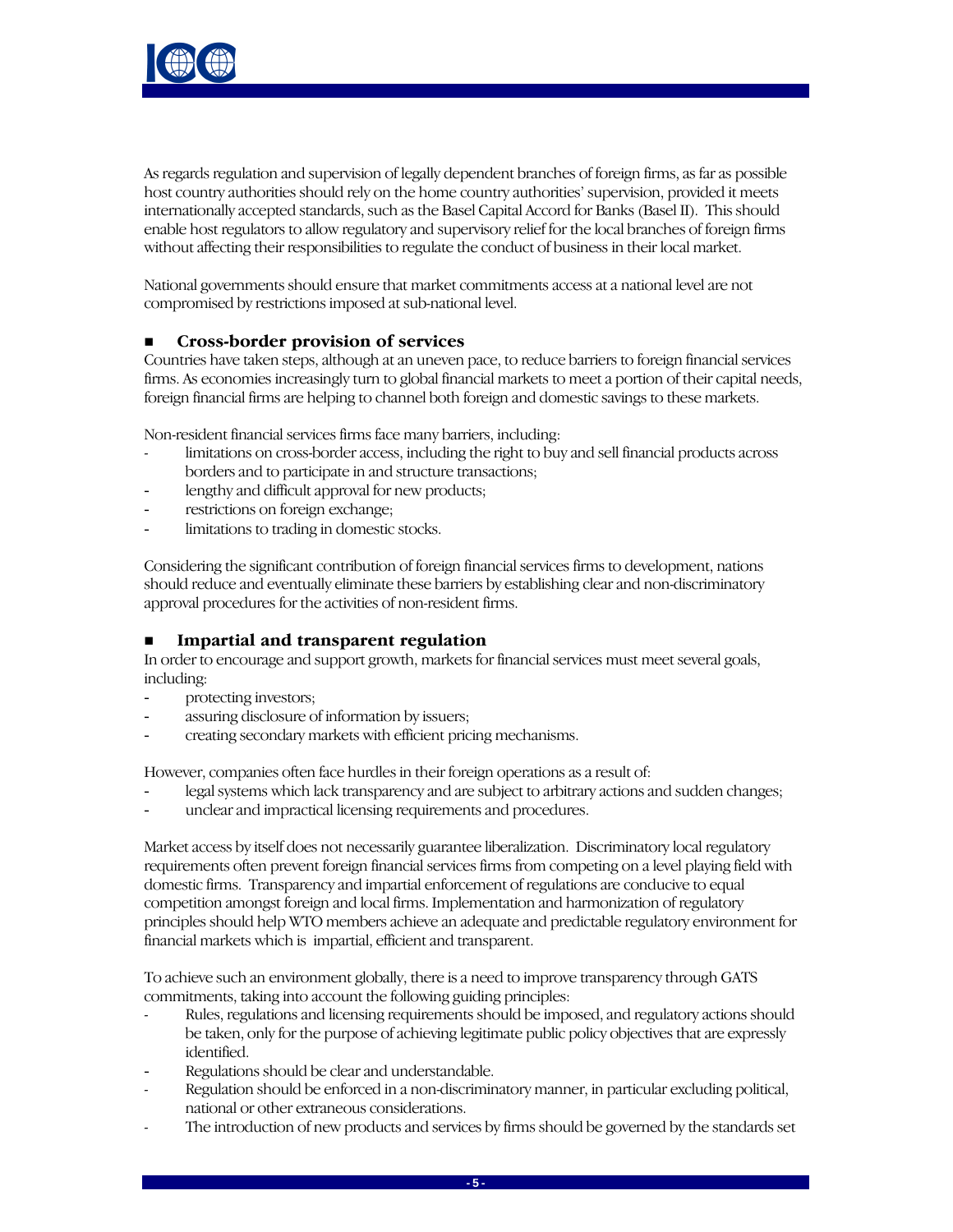

forth in relevant rules and regulations.

- All regulations, including requirements to obtain, renew or retain authorization to supply a service, should be publicly available at all times.
- To prevent unnecessary distortions to the market, regulators should issue and make available to the public final regulatory actions and the basis for those actions, to enhance public understanding thereof.

In addition, the process of rulemaking should allow advance public notice of rule changes and provide adequate opportunity for comment by market participants, whether domestic or foreign. A corporate and commercial legal system (including bankruptcy law) which establishes the rights of creditors and shareholders, and thus offers predictability and stability, should be given high priority. The enforcement of commercial contracts is also essential to the integrity of the financial services market.

### ■ Electronic commerce and financial services

In considering GATS and e-commerce, the following areas are of most importance when addressing financial services:

- Services provided through e-commerce should be treated in the GATS on a technology-neutral basis. For example, commitments made under the cross-border mode of supply should be without reference to the technological method used.
- GATS commitments should facilitate e-commerce. As such, commitments should especially be sought in cross-border trade and consumption abroad, building on commitments concerning commercial presence as they develop and are negotiated through the GATS. In order for liberalization of financial services to yield optimum results, it should be recognized that the liberalization of related services, such as financial information, telecommunications and IT services, is also of great importance.
- Regulations should be transparent and adaptable and acknowledge developments in the market, so that regulators can respond quickly to technological change. Recent history has shown that ecommerce has grown most rapidly in those countries which have refrained from new ecommerce specific regulation. In this new environment, enabled by the internet and related technologies, increased competition can also serve to protect consumers' interests.
- Governments should work through international organisations to ensure international consistency of legislation. Questions of jurisdiction and applicable law should be addressed at the international level, taking into account the possibilities opened up by e-commerce.
- While this dialogue continues, and certainly during the Doha Round, it is important that no new barriers are imposed.

#### **Novement of natural persons**

The need to move professional, technical and managerial personnel across national boundaries for purposes linked to international trade and investment is crucial to business, and especially to service providers. We therefore recommend that the movement of natural persons be treated as a priority issue in the GATS negotiations. Rules and practices to achieve greater certainty, transparency and speed in the movement of natural persons are:

- agreement on common definitions of key business personnel;
- agreement on transparent processes (i.e. a simple explanation of visa and work permit requirements and annual statistics on numbers of temporary working visas);
- common terms for intra-company transfers;
- provision for short-term movement of key business personnel;
- co-ordinated treatment of modes 1,3 and 4 (i.e. a link with cross-border supply of services and foreign establishment).